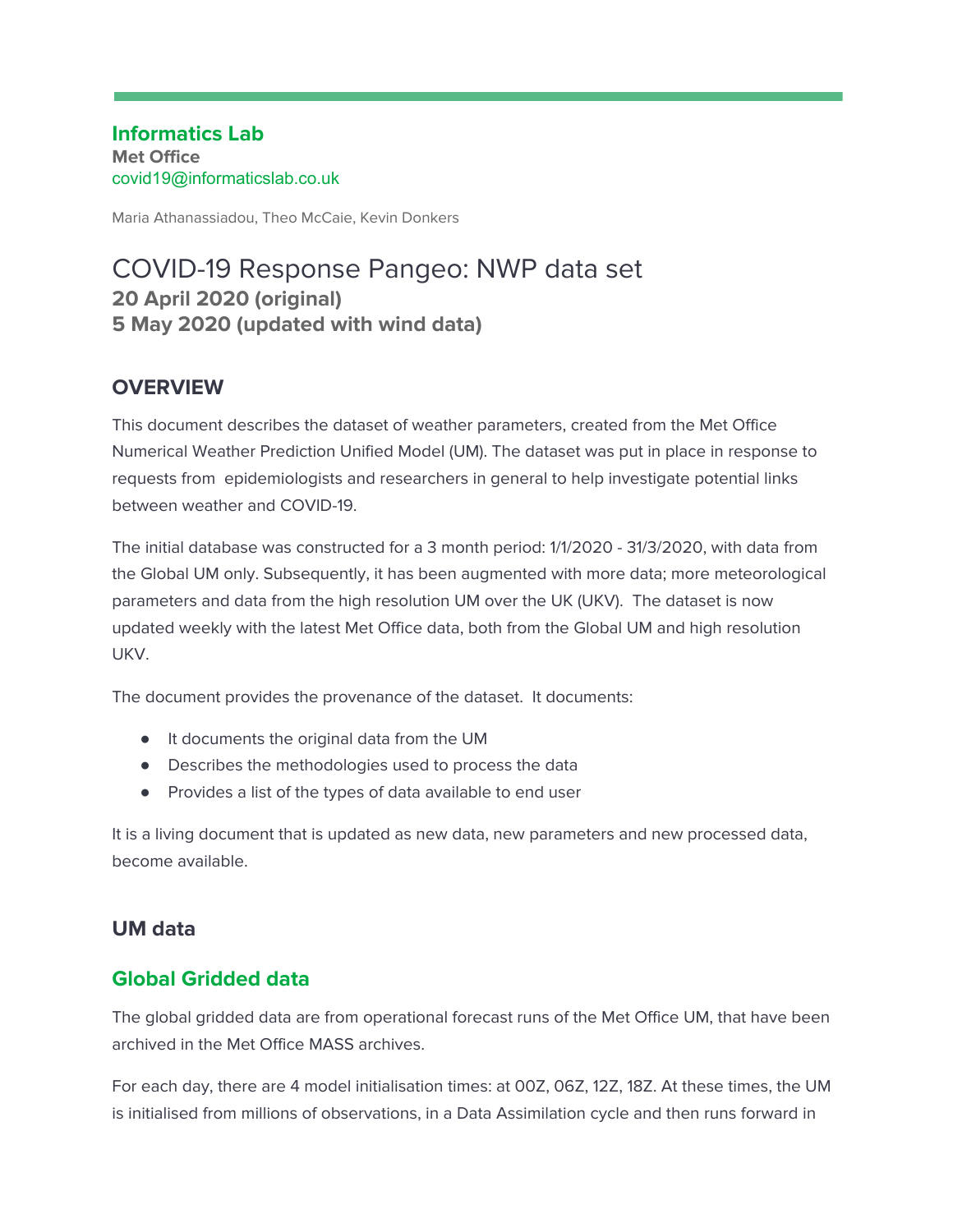time. As the model runs, files with many meteorological parameters are outputted from these runs at (usually) hourly intervals and are stored in MASS.

The original files from MASS are in pp format. Each pp file contains a lot of parameters on a regular latitude longitude global grid of "12km resolution. From each one of the initialisation times, pertinent files (with labels 000, 003, 006; see Table 1) are extracted and the original pp files are processed, to create a continuous dataset, as illustrated in Figure 1. The processed files are in nc format. Each file contains hourly values of a single parameter (i.e., temperature), for one day. The values at 00Z, 06Z, 12Z and 18Z, are analysis, the hours in between are from forecasts.

| <b>Filename</b>            | <b>Model initialisation</b><br>time | <b>Validity times in file</b>              |
|----------------------------|-------------------------------------|--------------------------------------------|
| filename_yyymmdd_00_000.pp | From the 00Z run                    | <b>Initialisation TO = 00Z</b>             |
| filename_yyymmdd_00_003.pp |                                     | T+1, T+2, T+3 i.e, 1, 2, 3 hours after TO  |
| filename_yyymmdd_00_006.pp |                                     | T+4, T+5, T+6 i.e., 4, 5, 6 hours after TO |
| filename_yyymmdd_06_000.pp | From the 06Z run                    | <b>Initialisation TO = 06Z</b>             |
| filename_yyymmdd_06_003.pp |                                     | T+1, T+2, T+3 i.e, 1, 2, 3 hours after TO  |
| filename_yyymmdd_06_006.pp |                                     | T+4, T+5, T+6 i.e., 4, 5, 6 hours after T0 |
| filename_yyymmdd_12_000.pp | From the 12Z run                    | <b>Initialisation TO = 12Z</b>             |
| filename_yyymmdd_12_003.pp |                                     | T+1, T+2, T+3 i.e, 1, 2, 3 hours after TO  |
| filename_yyymmdd_12_006.pp |                                     | T+4, T+5, T+6 i.e., 4, 5, 6 hours after TO |
| filename_yyymmdd_18_000.pp | From the 18Z run                    | <b>Initialisation TO = 18Z</b>             |
| filename_yyymmdd_18_003.pp |                                     | T+1, T+2, T+3 i.e, 1, 2, 3 hours after TO  |
| filename_yyymmdd_18_006.pp |                                     | T+4, T+5, T+6 i.e., 4, 5, 6 hours after TO |

**Table 1: Summary of operational global UM files. yyyy=year, mm=month, dd=day**

Each day file (containing hourly gridded data) is 451Mb.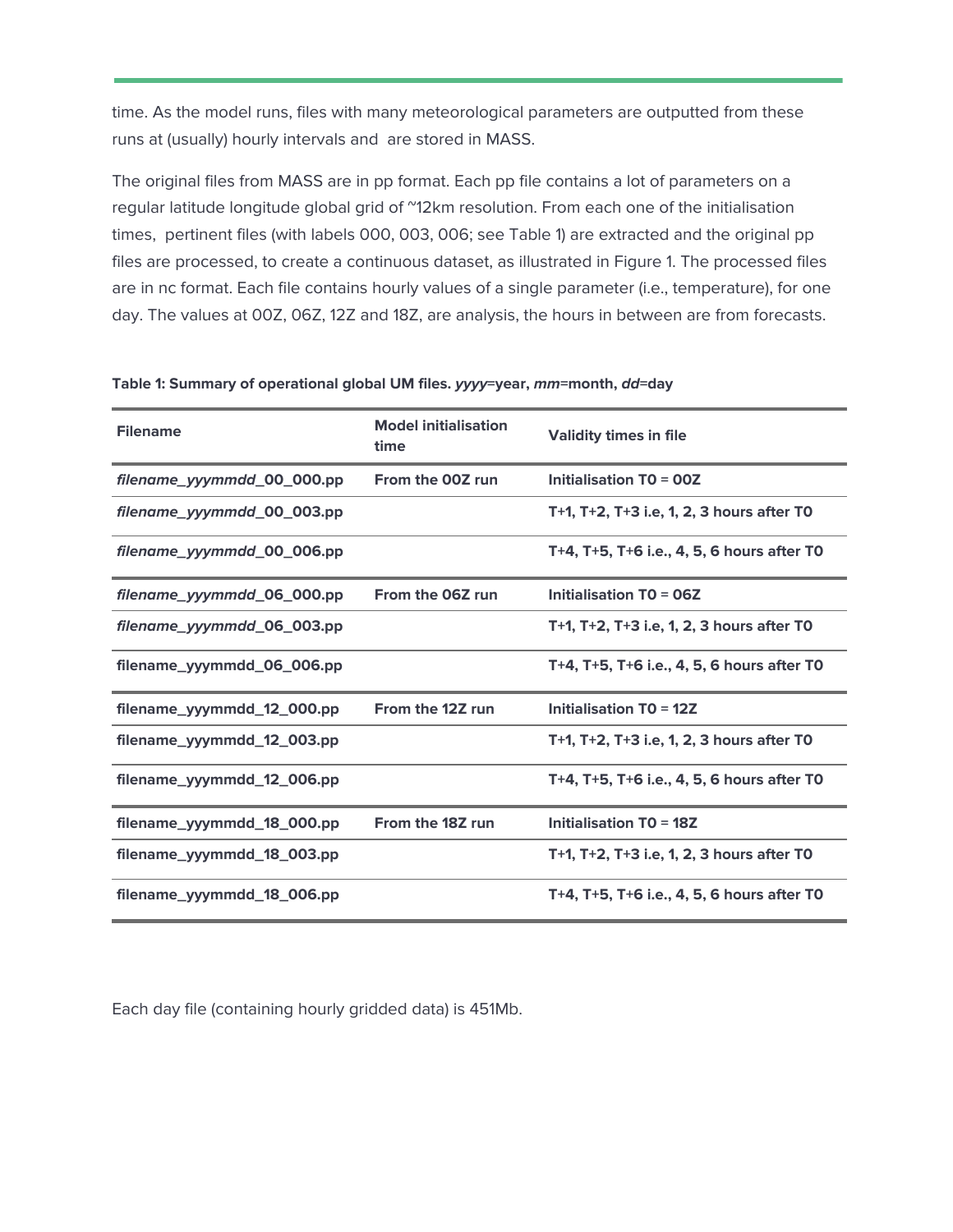

**Figure 1: Schematic diagram of data in a day. Same for all parameters.**

### **List of meteorological fields:**

- $\bullet$  t1o5m = Temperature at 1.5m [K]
- $\bullet$  sh = Specific Humidity [Kg/Kg]
- sw = Shortwave radiation (surrogate for sunshine) [W/m2]
- precip = Precipitation (=rain+snow)  $\lceil \log/m 2 \rceil$ . Multiply by 3600 to obtain  $\lceil mm/hr \rceil$
- **●** pmsl = Mean sea level pressure [Pa]
- windspeed = Wind Speed  $[m s-1]$
- windqust = Gust of Wind  $[m s-1]$
- $\bullet$  oro = Orography [m]

### **List of hourly parameters:**

- hourly\_pmsl = Mean sea level pressure, on the hour, every hour.
- hourly\_t1o5m = Temperature at 1.5m, on the hour, every hour. For example, the temperature at 11Z on a day, is the temperature at 11Z (instantaneous from model time step).
- hourly\_sh = Specific Humidity, same times as for temperature
- hourly\_sw = Shortwave radiation, same times as for temperature
- hourly\_precip = One hour mean (from the model) with time stamp at half hour. For example, the precipitation at 11Z on a day is the mean precipitation (averaged over all time steps in the model), from 10Z to 11Z, time stamp 10:30Z.
- hourly\_windspeed = Wind speed every hour, on the hour
- $\bullet$  hourly\_windqust = Wind qust every hour, on the hour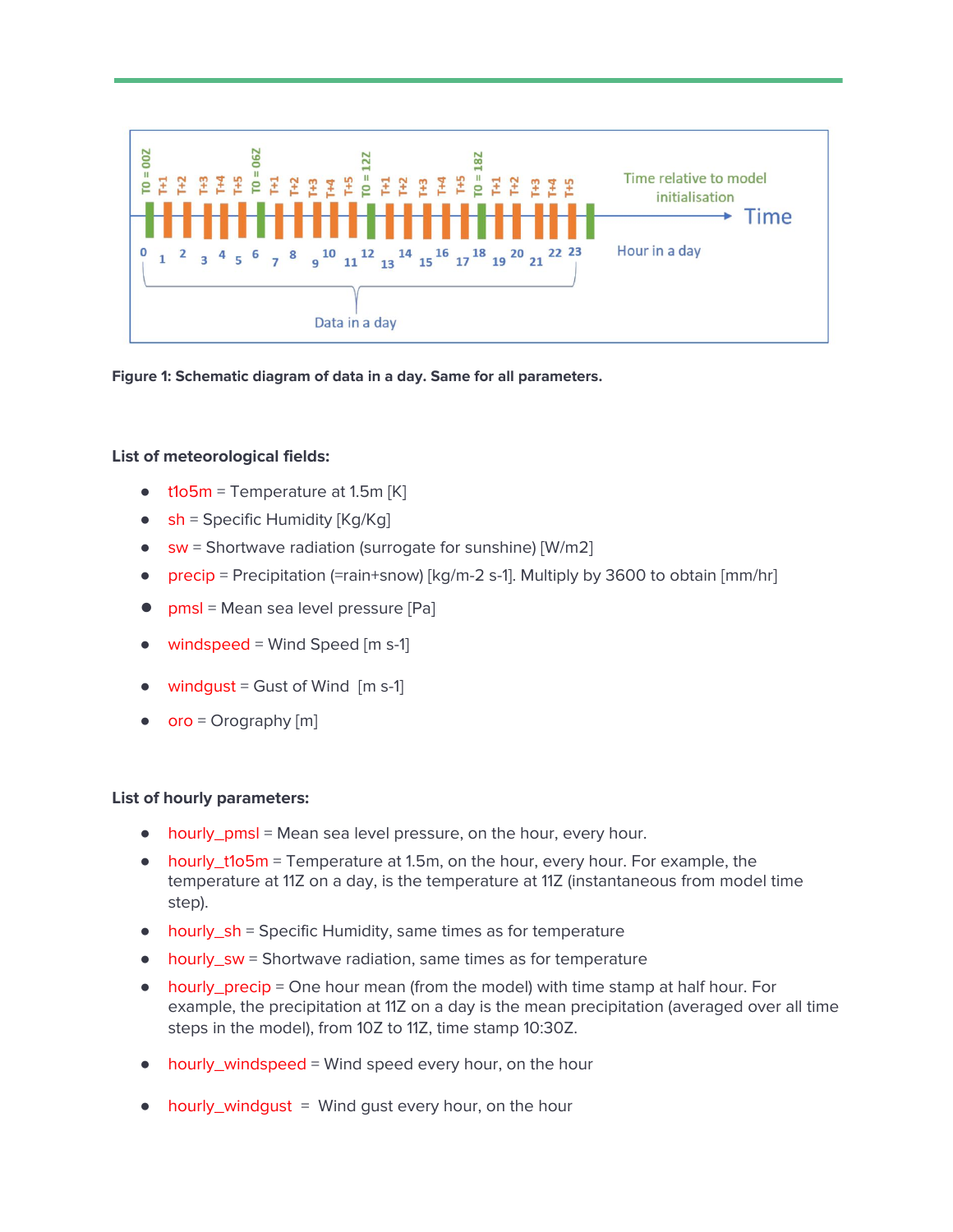Day averaged files are also produced by taking the 24hr mean, max, min of a field. These are still gridded data, on a 12 km x 12 km uniform latitude-longitude grid, same to the hourly data used to generate them.

### **List of daily parameters:**

- daily\_t1o5m\_mean = Day meanTemperature at 1.5m
- daily\_t1o5m\_max = Day maxTemperature at 1.5m
- daily\_t1o5m\_min = Day minTemperature at 1.5m
- daily\_sh\_mean = Day mean Specific Humidity
- daily\_sh\_max = Day max Specific Humidity
- daily\_sh\_min = Day min Specific Humidity
- daily\_sw\_mean = Day mean for short wave radiation (surrogate for sunshine)
- daily\_sw\_max = Day max for short wave radiation (surrogate for sunshine)
- daily\_precip\_mean = Day mean of precipitation
- daily\_precip\_max = Day max, of precipitation
- **●** daily\_windspeed\_max = Day maximum of wind speed
- **●** daily\_windspeed\_mean = Day mean of wind speed
- **●** daily\_windspeed\_min = Day minimum of wind speed
- **●** daily\_windgust\_min = Day minimum of wind gust
- **●** daily\_windgust\_max = Day maximum of wind gust
- **●** daily\_windgust\_mean = Day mean of wind gust

Each daily file is 19Mb.

### A note on time metadata

In the original pp data, there are 2 time parameters: forecast\_period & forecast\_reference\_time. The forecast\_reference\_time is the time of model initialisation (00Z, 06Z, 12Z,18Z). The forecast\_period is the time from the "parent" forecast\_reference\_time (initialisation). As a result, in the metadata in the hourly files, time (forecast\_period, forecast\_reference\_time); a 2D array, rather than 0-23hr. When the time averages are taken, to create the day averaged files, the times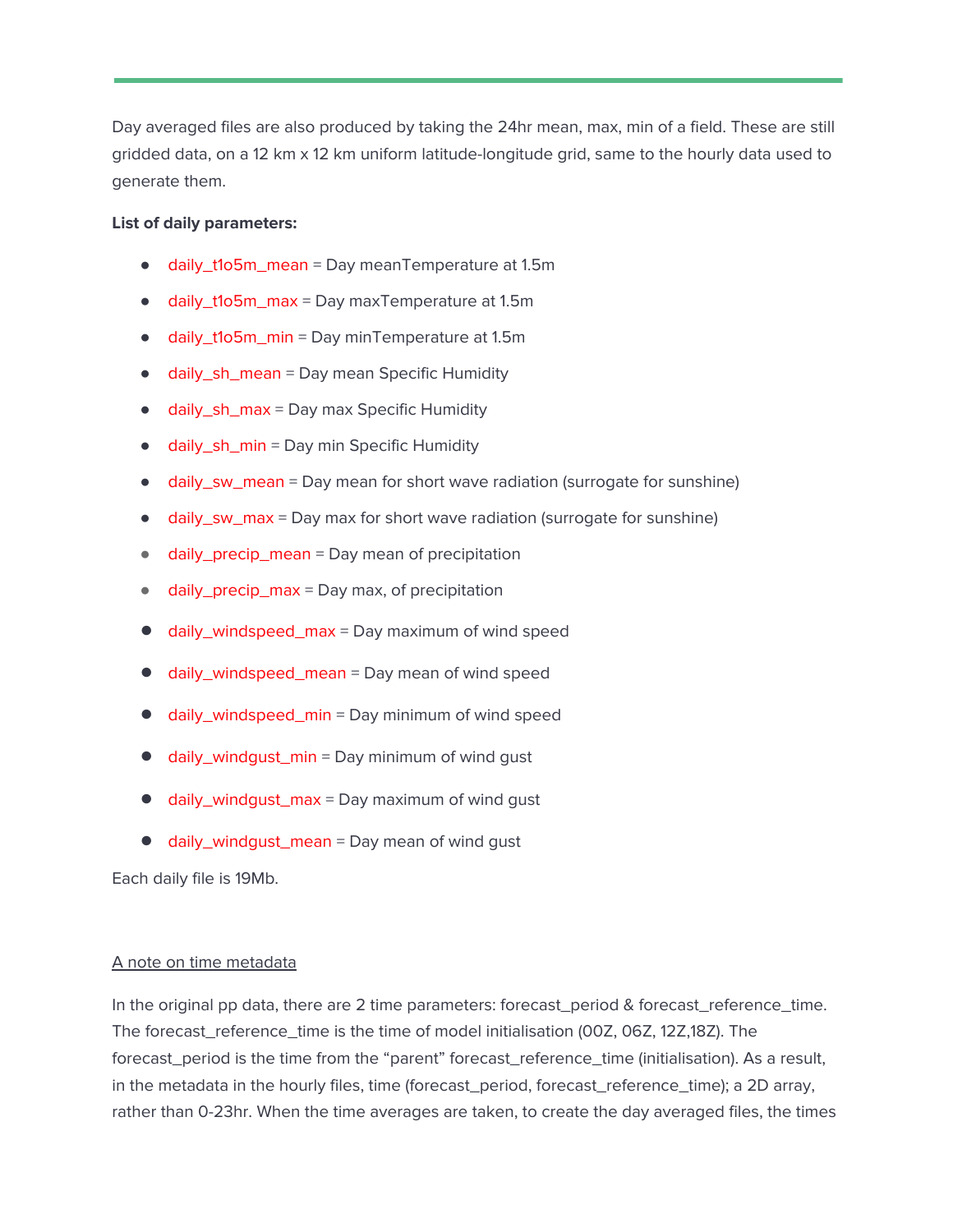metadata can be confusing; but the data are daily mean, daily max and daily min of the hourly values.

## **UKV Gridded data**

The UKV is the Met Office operational limited area model, covering the UK at a high resolution grid of 1 Km x 1 km. It takes initial and boundary conditions every hour, from the Global UM and integrates forward in time to produce the weather forecast over the UK. It is on a rotated lat-lon coordinate system, to ensure a relatively uniform grid over the UK. Convection is explicit (not parameterized). More information can be found in [ref].

Although run (initialised) every hour, files are stored in MASS from only certain initialisations; 03Z, 09Z, 15Z, 21Z. The overall extraction and processing data flow is very similar to the Global data, but with a few caveats.

The UKV files in MASS are in pp format, and contain a lot of parameters on a rotated latitude longitude grid of "1 km resolution. From each one of the initialisation times, pertinent files (with labels 000, 002, 004; see Table 2) are extracted and the original pp files are processed, to create a continuous dataset, as illustrated in Figure 2. The processed files are in nc format. Each file contains hourly values of a single parameter (i.e., temperature), for one day. The values at 03Z, 09Z, 15Z and 21Z, are analysis, the hours in between are from forecasts.

| <b>Filename</b>            | <b>Model initialisation</b><br>time | <b>Validity times in file</b>            |
|----------------------------|-------------------------------------|------------------------------------------|
| filename_yyymmdd_03_000.pp | From the 03Z run                    | Initialisation TO = $03Z$ , T+1, T+2     |
| filename_yyymmdd_03_002.pp |                                     | $T+3$ , $T+4$ i.e. 3 & 4 hours after TO  |
| filename_yyymmdd_03_004.pp |                                     | T+5, $T+6$ i.e., 5 & 6 hours after TO    |
| filename_yyymmdd_09_000.pp | From the 09Z run                    | Initialisation T0 = 09Z, T+1, T+2        |
| filename_yyymmdd_09_002.pp |                                     | $T+3$ , $T+4$ i.e. 3 & 4 hours after TO  |
| filename_yyymmdd_09_004.pp |                                     | T+5, $T+6$ i.e., 5 & 6 hours after TO    |
| filename_yyymmdd_15_000.pp | From the 15Z run                    | Initialisation T0 = $15Z$ , T+1, T+2     |
| filename_yyymmdd_15_002.pp |                                     | T+3, $T+4$ i.e, $3 & 4$ hours after TO   |
| filename_yyymmdd_15_004.pp |                                     | $T+5$ , $T+6$ i.e., 5 & 6 hours after TO |
| filename_yyymmdd_21_000.pp | From the 21Z run                    | Initialisation TO = $21Z$ , T+1, T+2     |

### **Table 2: Summary of operational UKV files. yyyy=year, mm=month, dd=day**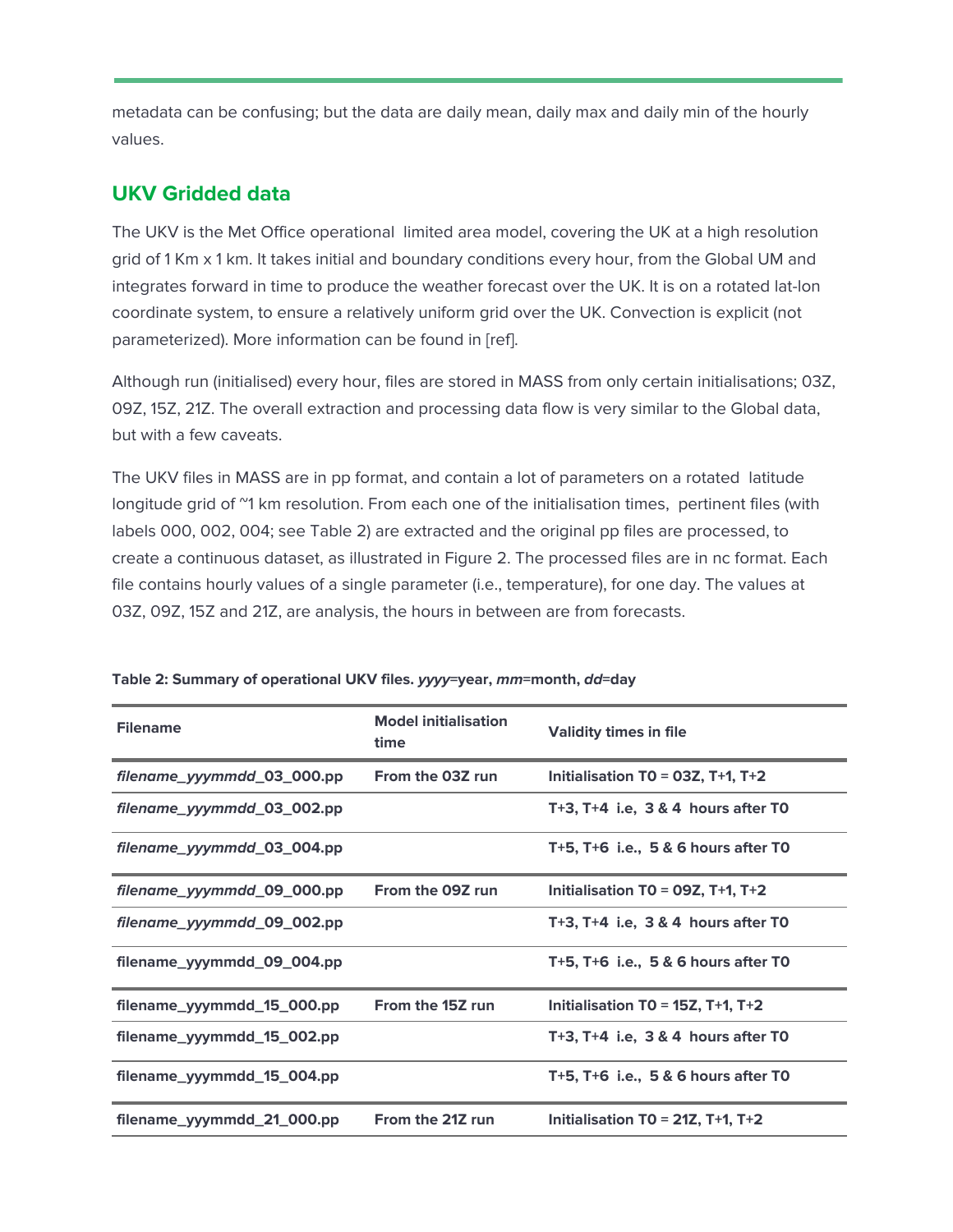**filename\_yyymmdd\_21\_002.pp T+3, T+4 i.e, 3 & 4 hours after T0**

**filename\_yyymmdd\_21\_0.pp T+5, T+6 i.e., 5 & 6 hours after T0**



**Figure 2: Schematic diagram of data in a day for the UKV model. Same for all parameters.**

### **List of meteorological fields:**

- **●** t1o5m = Temperature at 1.5m [K]
- sh = Specific Humidity [Kg/Kg]
- **●** sw = Shortwave radiation (surrogate for sunshine) [W/m2]
- **●** rain = Rain [kg/m-2 s-1]. Multiply by 3600 to obtain [mm/hr]
- **•** snow = Snow [kg/m-2 s-1].
- $\bullet$  windspeed = Wind Speed [m s-1]
- windqust = Gust of Wind  $[m s-1]$
- $\bullet$  oro = Orography [m]

### **List of hourly parameters:**

- **●** hourly\_t1o5m = Temperature at 1.5m, on the hour, every hour. For example, the temperature at 11Z on a day, is the temperature at 11Z (instantaneous from model time step).
- **●** hourly\_sh = Specific Humidity, same times as for temperature
- hourly\_sw = Shortwave radiation, same times as for temperature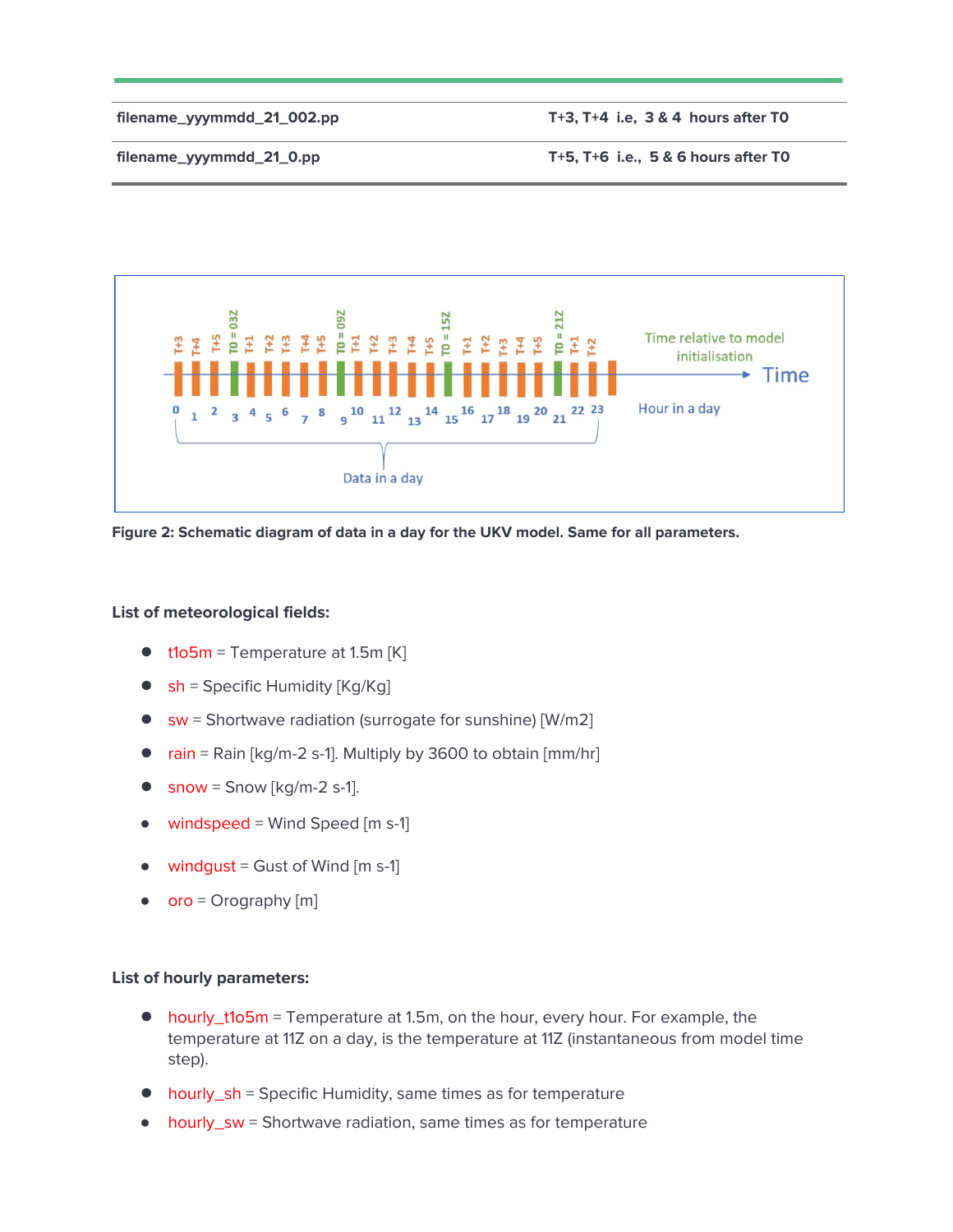- hourly\_rain = One hour mean (from the model) with a timestamp at half hour. For example, the precipitation at 11Z on a day is the mean precipitation (averaged over all time steps in the model), from 10Z to 11Z, time stamp 10:30Z.
- $\bullet$  hourly\_snow = One hour mean (from the model) with timestamp at half hour.
- hourly\_windspeed = Wind speed every hour, on the hour.
- hourly\_windgust = Wind gust every hour on the hour.

Each file, containing hourly fields for a single day, is 46Mb.

Day averaged files are also produced by taking the 24hr mean, max, min of a field. These are still gridded data, on a 1 km x 1 km rotated latitude-longitude grid, same to the hourly data used to generate them.

### **List of daily parameters:**

- **●** daily\_t1o5m\_mean = Day meanTemperature at 1.5m
- **●** daily\_t1o5m\_max = Day maxTemperature at 1.5m
- **●** daily\_t1o5m\_min = Day minTemperature at 1.5m
- **●** daily\_sh\_mean = Day mean Specific Humidity
- **●** daily\_sh\_max = Day max Specific Humidity
- **●** daily\_sh\_min = Day min Specific Humidity
- daily\_sw\_mean = Day mean for short wave radiation (surrogate for sunshine)
- daily\_sw\_max = Day max for short wave radiation (surrogate for sunshine)
- **●** daily\_rain\_mean = Day mean of precipitation
- **daily\_rain\_max** = Day max, of precipitation
- daily\_snow\_mean = Day mean of precipitation
- **●** daily\_snow\_max = Day max, of precipitation
- **●** daily\_windspeed\_max = Day maximum of wind speed
- daily\_windspeed\_mean = Day mean of wind speed
- daily\_windspeed\_min = Day minimum of wind speed
- daily\_windgust\_min = Day minimum of wind gust
- **●** daily\_windgust\_max = Day maximum of wind gust
- **●** daily\_windgust\_mean = Day mean of wind gust

Each daily file is 2Mb.